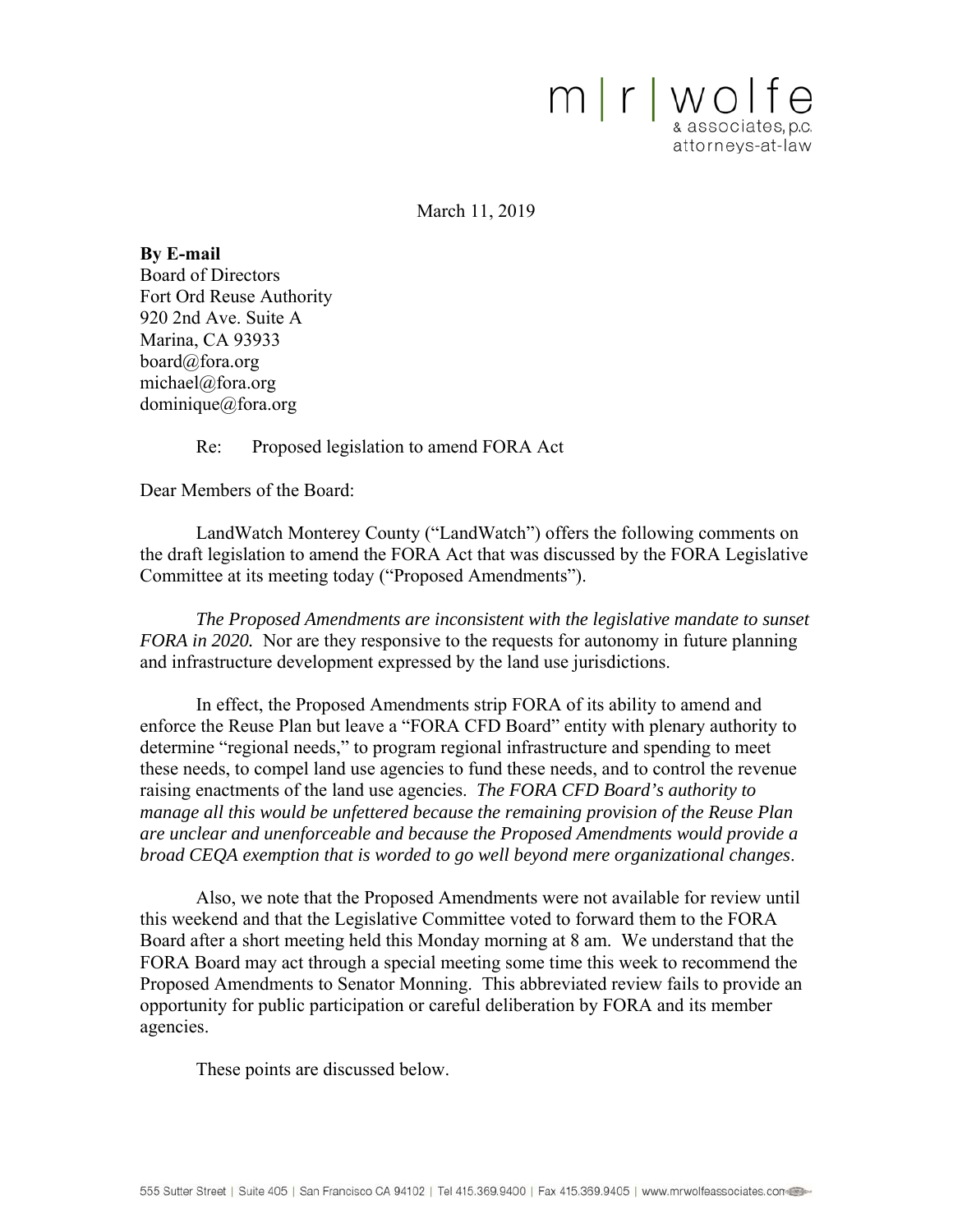**A. The go-forward entity should not have open-ended authority to determine "regional needs," to program regional infrastructure, to compel land use agencies to fund these needs, or to control the revenue raising enactments of the land use agencies.** 

## **1. The FORA CFD Board would have final authority on "regional needs" and the infrastructure plans to meet these needs.**

As written, the proposed legislation would effectively extend FORA for an indefinite period, with continued authority to determine and fund "regional needs," including, *but not limited to*, habitat management, transportation, transit, and water supply augmentation. (See Proposed Amendments,  $\S 67700(h)(3)$ ,  $(k)(1)$  [emphasis added].)

Even if the open-ended phrase "but not limited to" were removed, the broad authority to determine, fund, and program future habitat management, transportation, transit, and water supply augmentation is inconsistent with the stated desires of the member agencies to have autonomy as to these future infrastructure and spending decisions.

The default infrastructure plan to meet these "regional needs" would be the Capital Improvement Plan (CIP) as of 2020. (Proposed Amendments, § 67700(h)(3).) The passive voice language that would permit future modification of the 2020 CIP to reflect new agreements by land use jurisdictions obscures the fact that it would be the FORA CFD Board that had the final authority to modify the 2020 CIP. (Proposed Amendments,  $\S 67700(h)(3)$ .) As a CFD legislative body, only the FORA CFD Board would have the authority under the Mello-Roos Act to determine for what purposes CFD taxes were imposed and how the CFD revenues were spent.

Thus, under the Proposed Amendments and the Mello-Roos Act, the FORA CFD Board alone would have plenary authority to determine "regional needs," to devise the infrastructure and spending plan to meet these needs, and then to program and disburse the funding for these needs.<sup>1</sup>

## **2. The FORA CFD Board would compel land use agencies to fund the "regional needs" and infrastructure plans.**

The land use jurisdictions would be *obligated* to continue to fund these "regional needs" on a pro rata basis, either through the CFD or through some "substitute funding

 $\frac{1}{1}$  The fact that the go-forward entity is named the "Fort Ord Reuse Authority Community Facilities District" (Proposed Amendments, § 67700a1) does not disguise the fact that this entity would continue to control the critical FORA functions of determining regional needs, determining the required infrastructure, imposing funding requirements, approving funding mechanisms, and programming that funding.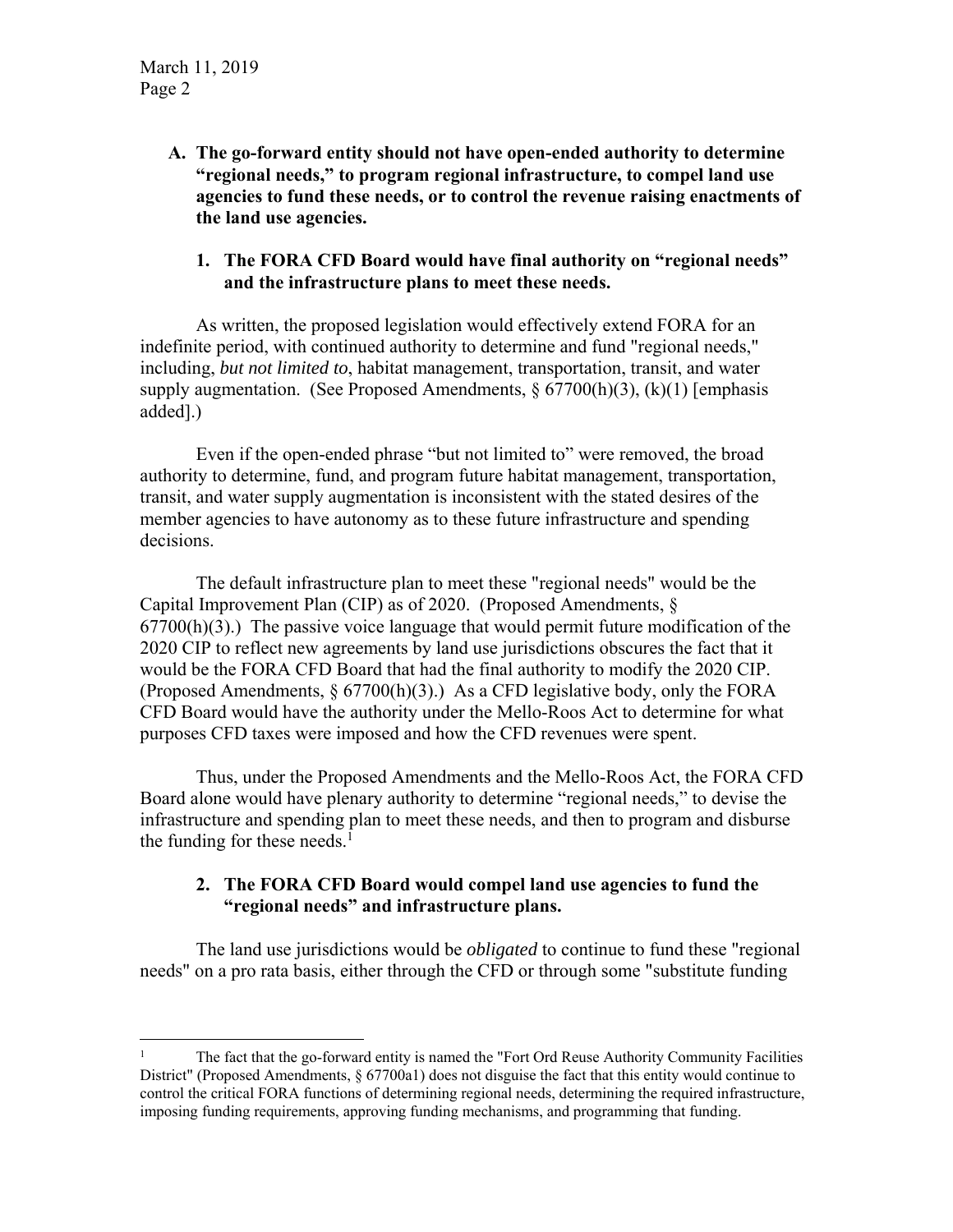mechanism," which mechanisms must be *approved by FORA*. (Proposed Amendments, §  $67700(i)(1)$ ,  $(k)(2)$ .

The Proposed Amendments do not state what role the FORA CFD Board would have in programming and disbursing the revenues from the substitute funding mechanisms. However, the FORA CFD Board would have approval authority over these substitute funding mechanisms, based on its "reasonable satisfaction" that the mechanisms "continue funding regional needs . . . on a pro rata basis." (Proposed Amendments,  $\S 67700(k)(2)$ .) Thus, the FORA CFD Board could not approve a land use authority's substitute funding mechanism unless the FORA CFD Board determined that the FORA CFD Board could ensure that substitute funding mechanism's revenues would be dedicated to meeting the regional needs it identified.

*In short, the land use jurisdictions would remain subject to the FORA CFD Board's plans for all regional needs and would be required to fund those plans through mechanisms approved by FORA.*

## **3. The FORA CFD Board would control revenue enactments by land use jurisdictions.**

The FORA CFD Board would have the right to control how the land use jurisdictions set up their future substitute funding mechanisms. (Proposed Amendments,  $§ 67700(k)(2)$ .) These mechanisms might include impact fees, development agreements, City-level CFDs, property taxes, etc. *This is an approval authority that FORA does not have now, and it is an authority that goes well beyond the authority of a normal Community Facilities District. The exercise of this authority to control the fiscal affairs of other land use agencies would take the FORA CFD Board well outside of its existing competence. And it would interfere with the land use jurisdictions' autonomy.* 

Many Fort Ord projects have relied on *ad hoc* development agreements that fund infrastructure and other community benefits. Under the Proposed Amendments, the use of such development agreements as a "substitute funding mechanism" in the future would require that the FORA CFD Board be at the bargaining table when these agreements are negotiated because the FORA Board would have to approve the agreements.

Finally, it is not clear that the legislative authority of the land use jurisdictions over their own fiscal affairs can in fact be delegated to another agency. LandWatch suggests that counsel for the land use agencies carefully consider this issue.

## **B. The Proposed Amendments fail to clarify and substantially confuse the issue of the continuity of the Reuse Plan.**

During the Transition Planning process, LandWatch and others have repeatedly raised the issue of the continued applicability of the Reuse Plan. The Proposed Amendments do not clarify this issue.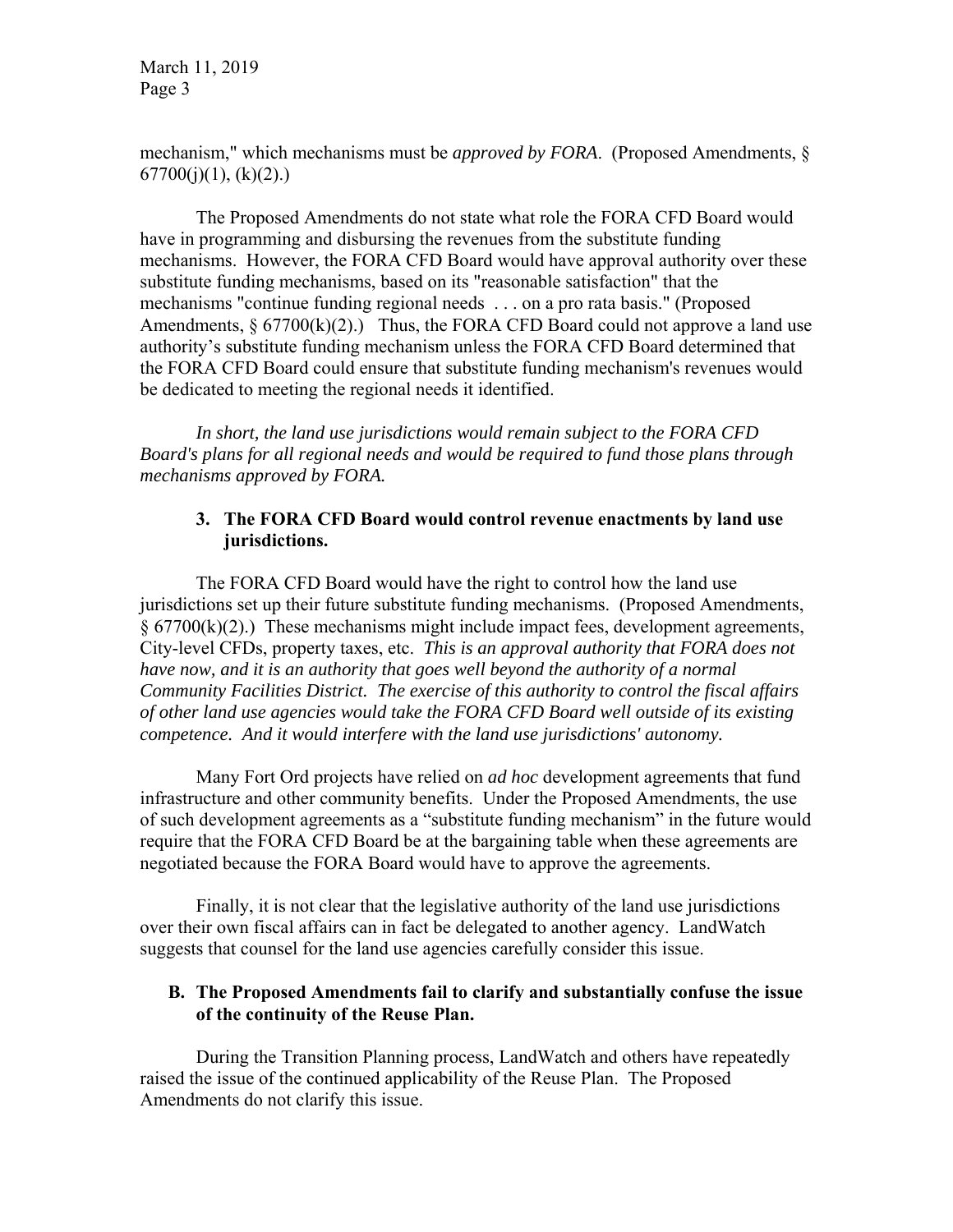Instead the Proposed Amendments simply provide that the Reuse Plan "shall continue to be applicable" unless a land use jurisdiction determines it is no longer applicable to a land use. (Proposed Amendments,  $\S 67700(i)(1)$ .) There is no clear procedure identified for a land use jurisdiction to make such a determination.

And even if the land use jurisdiction decides that the Reuse Plan is no longer applicable, that land use jurisdiction "remains obligated to fund regional needs" through the CFD or through some substitute mechanism the FORA CFD Board has approved. (*Ibid*.) Thus, even if a land use jurisdiction decided not to pursue the development as planned in the 22-year old Reuse Plan, it could still be made to fund the infrastructure and habitat management that FORA determined would be needed for that development.

More problematically, the language stating that the Reuse Plan "shall continue to be applicable to all lands" is unclear as to what particular mandates of the Reuse Plan would remain "applicable." Would this include specific land use designations? Land use intensities? Regional infrastructure plans? Development allocations to each land use jurisdiction in terms of total units? Specific policies intended to regulate development at the project level? Policies intended to be implemented at the program or plan level such as jobs/housing balances?

It is unclear who would have authority to enforce the continued applicability of the Reuse Plan. In the absence of the currently mandated consistency determinations and in the absence of a clear procedure for a land use agency to determine that the Reuse Plan no longer applies to a land use, no affected landowner, member of the public, or land use jurisdiction would have any remedy for failure to comply with the Reuse Plan.

The FORA CFD Board would have no continuing authority to modify the Reuse Plan to consider changing circumstances or to make consistency determinations. In short, no entity would have any clear authority to enforce a land use jurisdiction's compliance with the Reuse Plan.

The notion that a FORA CFD Board can adequately steward what was intended to be a living regional plan without the authority to modify and enforce that plan is fundamentally flawed. The land use jurisdictions cannot be indefinitely required to develop only in accordance with a set of land use designations, development intensities, infrastructure plans, development unit allocations, and land use policies developed 22 years ago for which there is no remaining authority to enforce or modify.

Even if it were legal to indefinitely permit the dead hand of the Reuse Plan to regulate future development plans forever, it would not be wise policy. Again, the land use jurisdictions have asked for autonomy.

If *specific provisions* of the Reuse Plan are to survive, e.g., the affordable housing and prevailing wage provisions identified in Proposed Amendments section 67700(j)(2),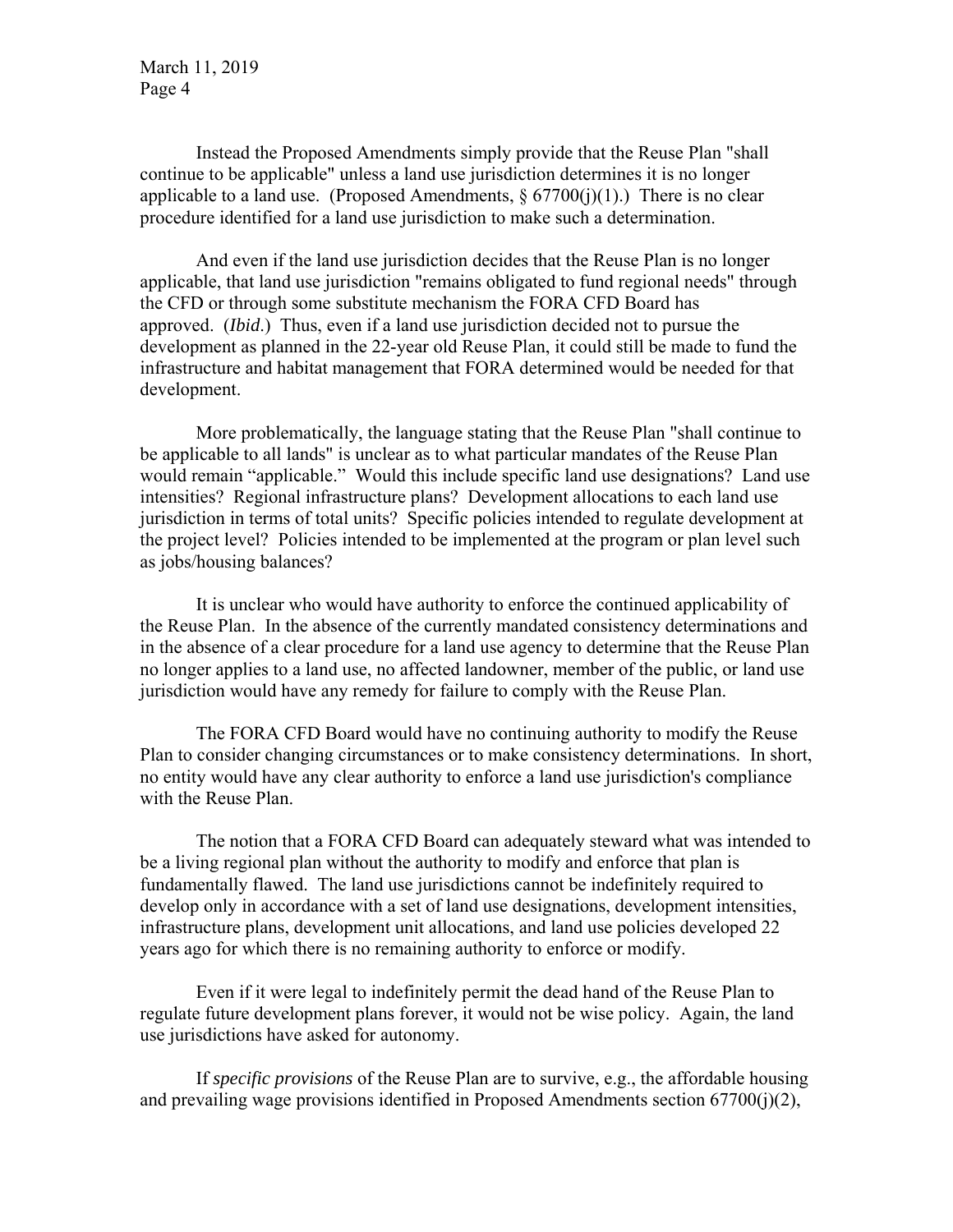they should be enumerated. There appears to be no agreement among the land use agencies as to the continuity of other provisions of the Reuse Plan. Without such agreement, the vague language in the Proposed Amendments is a recipe for litigation.

### **C. Eventual termination of FORA CFD Board is postponed indefinitely until the last unit is built.**

*The draft language would ensure that FORA would continue indefinitely because FORA could only be dissolved when "all CFD revenues have been collected from entitled development" and when "substitute funding mechanisms have been implemented."* (Proposed Amendments, § 67700(1)(1)(A).) Since an entitled development only pays the CFD tax when it finally pulls a building permit, *FORA would continue in existence as long as there were a single unbuilt lot in any jurisdiction still subject to the CFD*.

The language perpetuating FORA until "substitute funding mechanisms have been implemented" (Proposed Amendments,  $\S 67700(1)(1)(A)$ ) is unclear as to whether this means until the substitute funding mechanism is *enacted* or until all of the substitute funding is *collected, programmed, and disbursed*.

#### **D. Authority to shrink CFD boundaries is not specified.**

Although the Mello-Roos Act permits annexation to a CFD, there is no current authority under Mello-Roos to de-annex lands to shrink the borders of a CFD. The Proposed Amendments contemplate that FORA could do this by revising the CFD boundaries as replacement funding mechanisms were adopted. (Proposed Amendments, § 67700(h)(4).) As LandWatch has advocated previously, this authority should be set out specifically.

# **E. A CEQA exemption is not required for changes in organization.**

It is unclear why FORA now seeks to designate its Transition Plan both as "not a project" subject to CEQA and as "exempt" from CEQA. (Proposed Amendments, §  $67700(d)$ .)

FORA has already adopted the Transition Plan in its December 19, 2018 Resolution 18-11. That resolution states that no EIR or other CEQA document was required because the Transition Plan is "not a project" subject to CEQA, citing the definitions of "project" in 14 CCR section 15378(b) and Public Resources Code section 21065, which exclude organizational activities that will "not cause a foreseeable physical impact on the environment."

To the extent that the Transition Plan *is* merely an organizational change without the potential for physical impacts, there is no *need* for a statutory exemption. Exemptions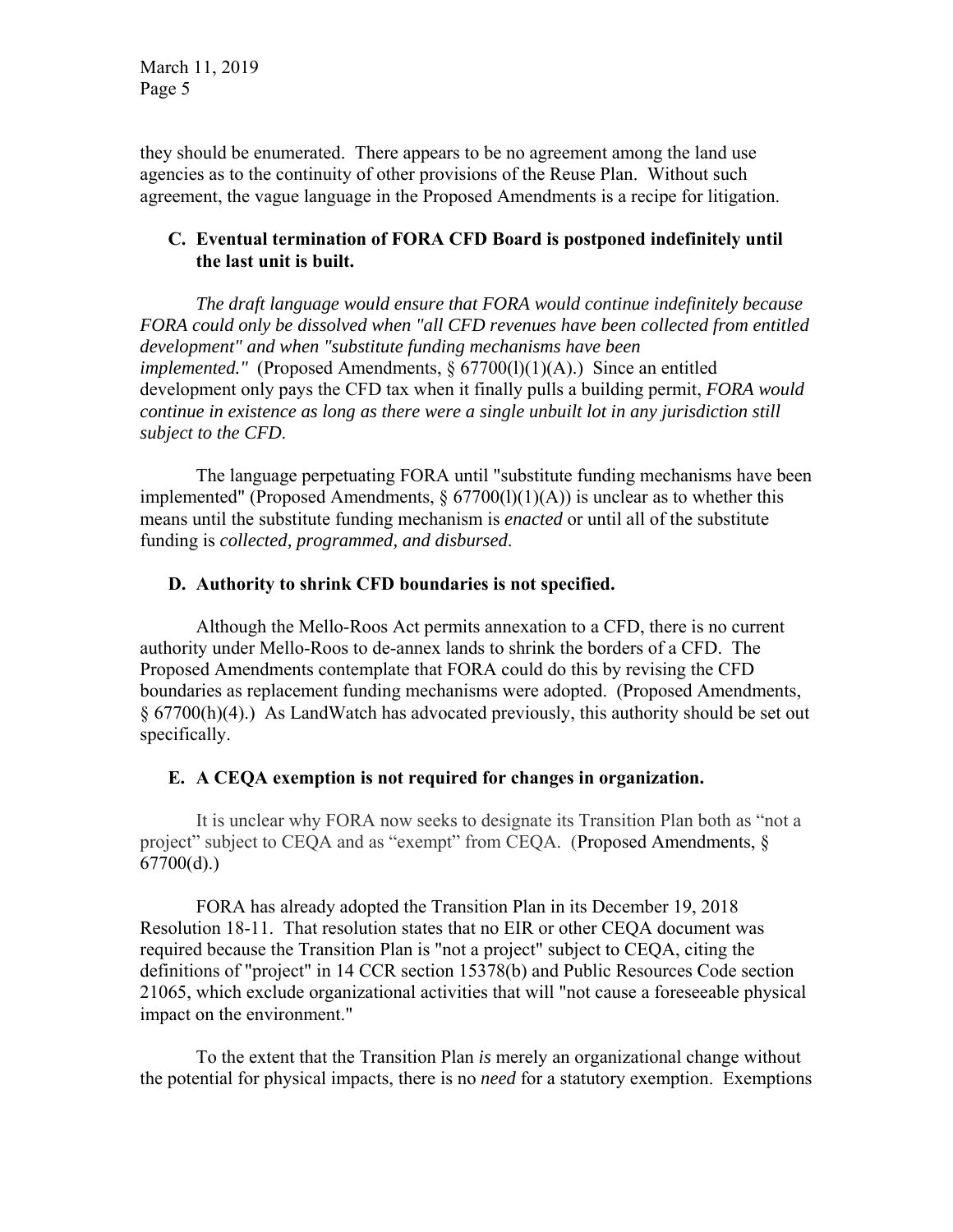are not applicable to or needed for activities that are not a project under 14 CCR section 15378(b) and Public Resources Code section 21065.

The Proposed Amendment would also characterize *all future* "changes in organization from and after June 30, 2020, to implement the Transition Plan" as "not a project" and exempt. (Proposed Amendments,  $\S 67700(d)$ .) To the extent that the future changes in organization to implement the Transition Plan were in fact merely changes in organization with no potential for a foreseeable physical impact, then they would meet the "not a project" test and no exemption would be needed.

However, it remains unclear what might be included in future "changes in organization . . . to implement the Transition Plan." This language could easily be misinterpreted to include all sorts of actions intended "to implement the Transition Plan" that are not merely changes in organization without physical impacts.

For example, the FORA CFD Board might argue in the future that it is merely implementing an organizational change when it supports or enters into an agreement that includes a funding commitment to one or more specific infrastructure projects in Fort Ord that may cause physical changes in the environment. In the normal course of events, such a funding commitment is subject to CEQA review at the program or plan level. It is not sufficient that individual projects eventually be subject to piece-meal project-specific environmental review as proposed in sections 1.2 and 2.2.7 of the Transition Plan. A funding commitment that enables one set of infrastructure projects, as opposed to some other set of projects or possibly no projects at all, must be subjected to environmental review *at the plan level*. Otherwise, there would be no opportunity to consider alternatives and mitigation at the plan level, where it matters most in the regional planning context.

Furthermore, it is not clear whether the proposed Transition Plan Implementation Agreements ("TPIAs") would be treated as "not a project" or exempt. The language in section 4.1 of the Transition Plan describing the possible provisions of these TPIAs includes not just funding agreements, which *should* be subject to CEQA if they constitute project commitments, but also includes the catch-all phrase "such other matters as may be required to implement this Transition Plan." LandWatch opposes a CEQA exemption that covers the TPIAs without additional provisions that narrow the exempted activities to just those activities that meet the "not a project" test.

In sum, the fundamental problems with the Proposed Amendments with respect to CEQA are that the first sentence covering past actions is unnecessary and the second sentence covering future actions is too broad. The proposed Amendments should be revised to define and specify the limits of the future action that would not be subject to CEQA as follows:

The Transition Plan, and its adoption, are not projects for purposes of the California Environmental Quality Act and shall be exempt therefrom. Changes in